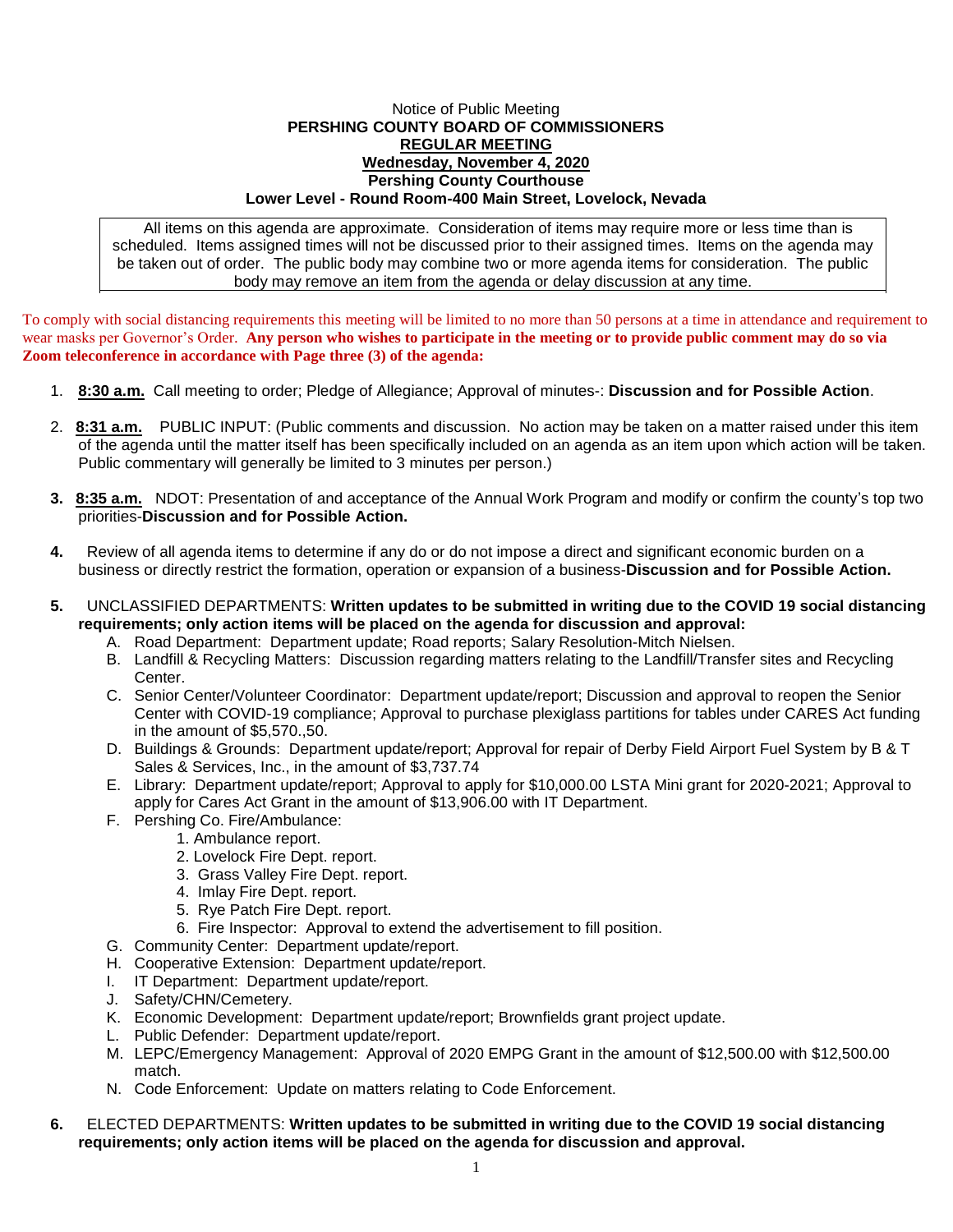- A. Lacey Donaldson, Clerk-Treasurer: Department update/report; Approval of corrections/changes to the Tax Roll.
- B. Rene Childs, Auditor-Recorder: Department update/report.
- C. Laureen Basso-Cerini, Assessor: Department update/report; Approval of Contracts with Jana Seddon (\$20.00 per hours) and Samantha Loper (\$15.00 per hour) to assist the Pershing Co. Assessor in completing the mandates of NRS 361.260 and NRS 261.300 during the 2020-2021 appraisal and reappraisal cycle; Recommended assistance with GIS & Pictometry costs, allocate \$50,000.00 in the General Government budget.
- D. Bryce Shields, District Attorney: Department update/report.
- E. Karen Stephens, Justice Court: Department update/report.
- F. Jerry Allen, Sheriff: Update/report on matters relating to the Pershing County Sheriff's Office.
- 7. Update on progress of site location, design, funding, amenities and construction of future Law Enforcement Center-**Discussion and for Possible Action**.
- 8. **9:30 a.m.** Public Hearing on proposed Ordinance No. 343, amending Chapter 2.12 of the Pershing County Code, which created an advisory board to the County Commissioners known as the Pershing County Economic Development Authority and Community Center Advisory Board-**Discussion and for Possible Action.**
- 9. Proclamations and Awards: **Discussion and for Possible Action** (The Pershing County Board of Commissioners may make a Proclamation or present a service or other award on behalf of the County).
- 10. Derby Field Airport: Update on matters relating to the Derby Field Airport.
- 11. Project Advisory Committee (PAC) Participation in the Nevada Airport & Heliport System Plan (NAHSP) and Airport Economic Impact Study (AEIS)-Approval to appoint representatives to committee-**Discussion and for Possible Action.**
- 12. **10:00 a.m.** PLANNING & BUILDING DEPARTMENT/IMLAY WATER SYSTEM MATTERS: Update on matters relating to the department-**Discussion and for Possible Action**.
	- A. Discussion on what goals and scope of work the Commission would like to accomplish with the updating of the Master Plan, Development Code and inclusion of the Water Resource Plan in preparation for a meeting with Cynthia Albright, Senior Principal Planner for Stantec Engineering.
	- B. Review of Business License fees from surrounding counties regarding raising Pershing County Business License fees and seeking authorization from the Nevada State Department of Taxation to increase the fees in accordance with NRS 354.5989.
- 13. Litigation Meeting.
- 14. Report from Legal Counsel.
- 15. Report from Administrative Assistant/HR Rep.-County Commissioner's Office; Approval of Amended Pershing County Vehicle Policy -**Discussion and for Possible Action.**
- 16. Items for future agendas-**Discussion and for Possible Action.**
- 17. Correspondence.
- 18. Matters of the Board for Discussion.

Board Member reports. Board Liaison reports. (Nevada Works, Safety, Hospital Board, Emergency Management, Cemetery, Recreation Board, WNDD, Pe. Co. Economic Dev./, Community Center, Airport Advisory Board; Museum Advisory Board, Library Board, Senior Center Advisory Board, Central Nevada Water Authority, Planning Board, Broadband Advisory Board, 911 Committee, Solid Waste Management Recycling Advisory Board, Pe. Co. Volunteer Advisory Board, T. V. Board, Frontier Coalition, Humboldt River Water Basin Authority.)

- 19. PUBLIC INPUT: (Public comments and discussion. No action may be taken on a matter raised under this item of the agenda until the matter itself has been specifically included on an agenda as an item upon which action will be taken. Public commentary will generally be limited to 3 minutes per person.)
- 20. Approval of Vouchers- **Discussion and for Possible Action**.
	- **NOTICE:** The County Commission may by law receive information from legal counsel regarding potential or existing litigation involving a matter over which the County Commission has supervision, control, jurisdiction or advisory